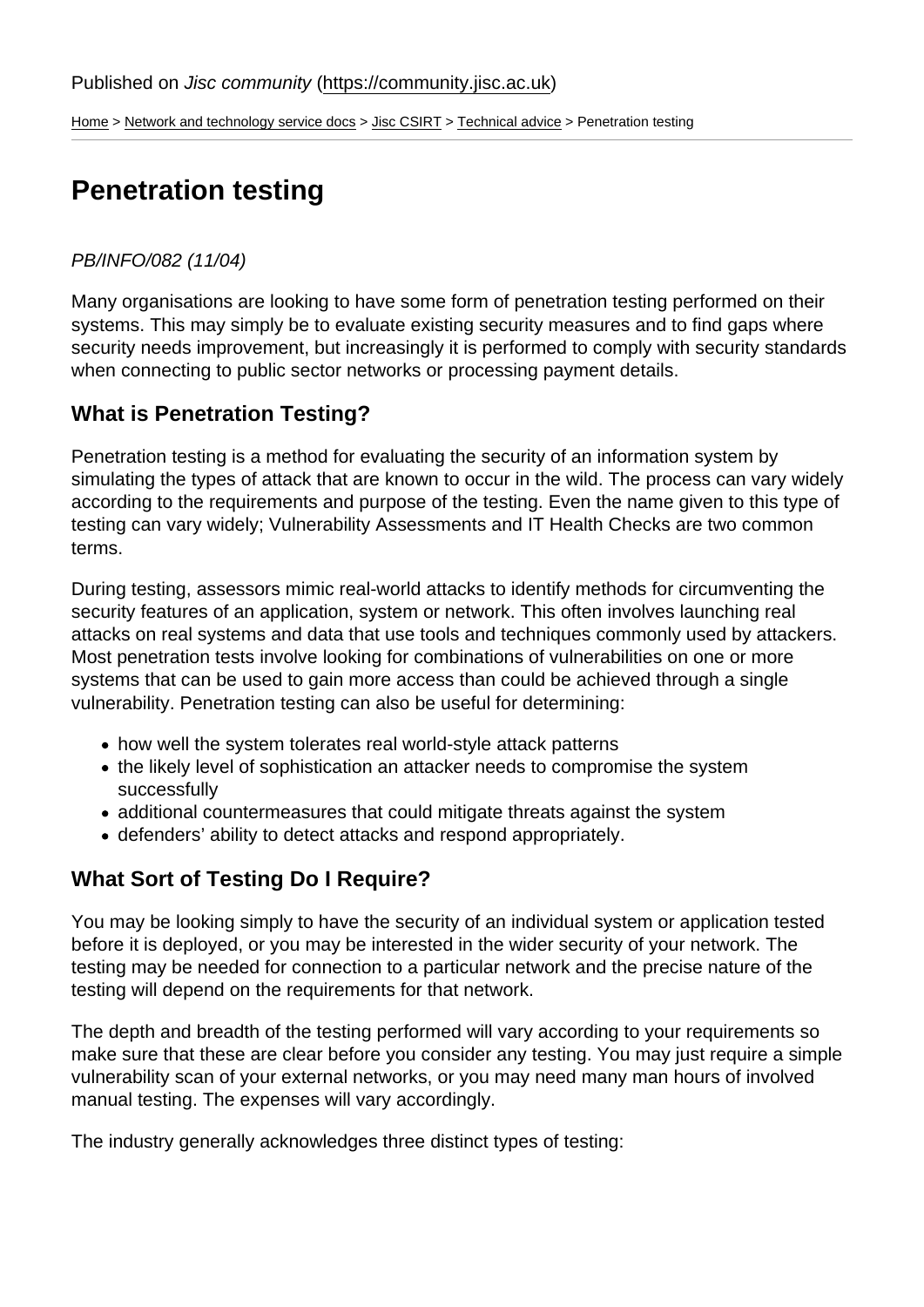#### **White Box**

The testing team has complete carte blanche access to the testing network and has been supplied with network diagrams, hardware, operating system and application details etc. prior to a test being carried out. This does not equate to a truly blind test but can speed up the process a great deal and leads to more accurate results being obtained. The amount of prior knowledge leads to a test targeting specific operating systems, applications and network devices that reside on the network rather than spending time enumerating what could possibly be on the network. This type of test equates to a situation whereby an attacker may have complete knowledge of the internal network.

#### **Grey Box**

The testing team would simulate an attack that could be carried out by a disgruntled, disaffected staff member. The testing team would be supplied with appropriate user level privileges and a user account, and access be permitted to the internal network by relaxation of specific security policies present on the network i.e. port level security.

#### **Black Box**

No prior knowledge of a company network is known. In essence an example of this is when an external web-based test is to be carried out and only the details of a website URL or IP address are supplied to the testing team. It would be their role to attempt to break into the company website / network. This would equate to an external attack carried out by a malicious hacker. It is worth noting that the associated costs increase dramatically as costs are usually based on a daily rate. Most organisations will require only white box testing.

## **Can We Perform This Testing Ourselves?**

It is recommended, if you are able to, that you assess and improve the security of your network using the tools and skills available to you before you bring in a third party. By removing some of the more obvious security threats you will get more value for money from the testing.

Where penetration testing is being done solely as part of an internal process to improve the security of your network you could undertake the entire process yourself. If the testing is being done to comply with third party requirements it is almost certain that the requirements will stipulate third party testing.

## **What are the Common Standards that Require Penetration Testing?**

#### **PCI-DSS (Payment Card Industry Data Security Standard)**

This standard requires both a wide scoped internal and external vulnerability assessment but also a penetration test that attempts to exploit the vulnerabilities and gain access to systems. The organisation performing the testing need not be the same as your QSA (Qualified Security Assessor) and may even be an internal team if they can be shown to be independent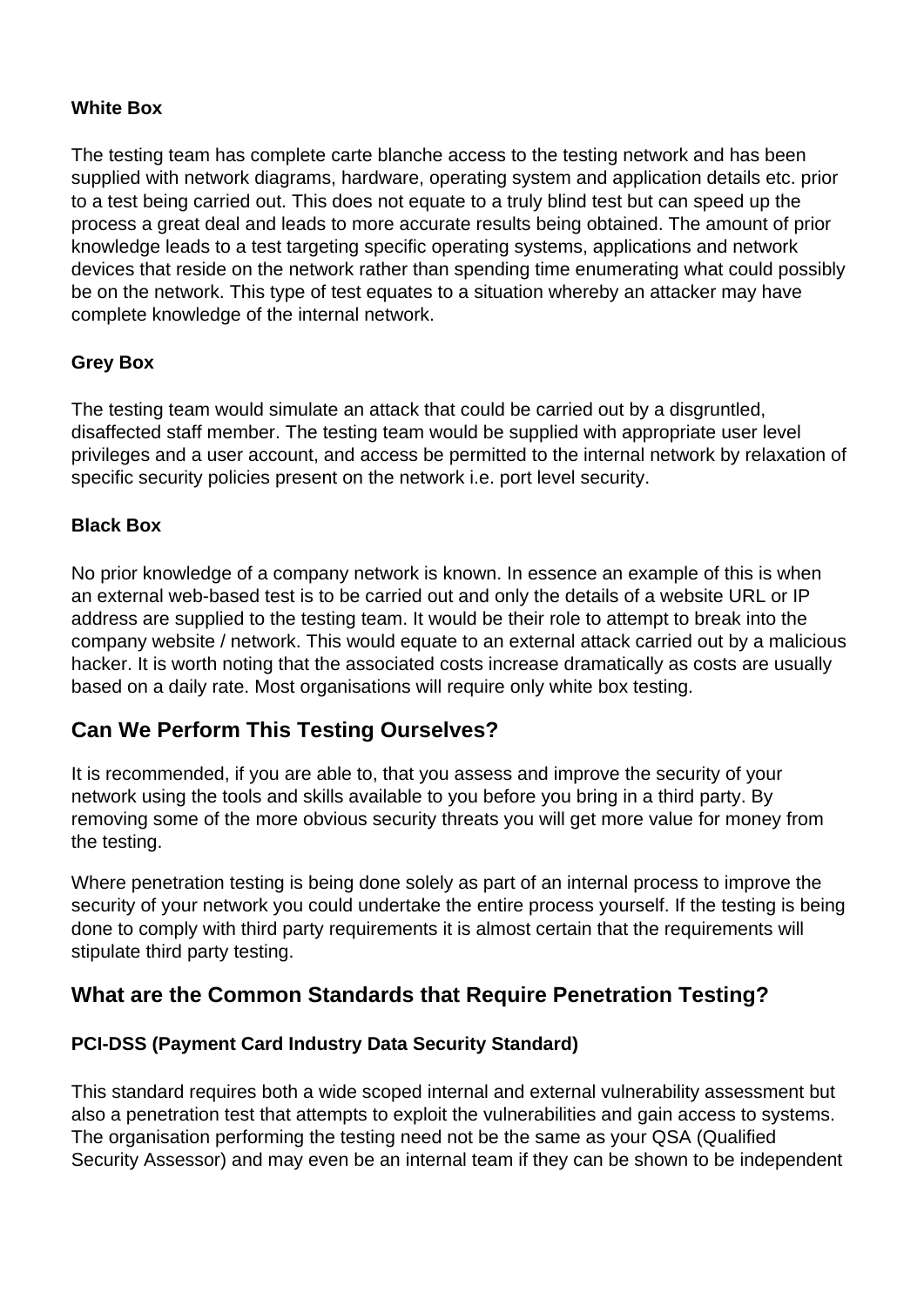and suitably qualified.

### **GSI (Government Secure Intranet) Code of Connection**

Penetration testing forms part of an 'IT Health Check' and is required for connection to Government Secure Networks. It is not required, but strongly recommended that testing is performed by a CESG CHECK qualified service provider.

## **What Qualifications Should We Look For In Our Penetration Testers?**

**CHECK** is a series of qualifications that certify the holder is competent to perform IT Health Checks on government systems. Both individuals and companies can be certified, with individuals being qualified at Team Leader or Team Member status.

CHECK holders must also hold at least Security Check (SC) clearance, allowing them to work on systems that process information marked up to CONFIDENTIAL.

**CREST** provides a series of assessments for penetration testers and has been targeted more at the commercial world. The qualifications are now also valid as an equivalent to CHECK, and holding the relevant CREST accreditations and SC clearance will allow you to be CHECK accredited. CREST provides separate assessments for both web applications and infrastructure, and now offers an entry level 'registered tester' status.

What Do We Need to Look for In A Penetration Testing Company?

Ask other companies for recommendations of companies they have previously used. Make sure that the company has wide and current experience in your sector and in the type of testing you are looking for. Ask the company for references from recent customers and follow these references up. Some companies may offer discounts for academic and public sector customers.

# **What Information Will I Need to Give Our Penetration Testers?**

Many companies offer a range of tests that vary in the amount of information that is provided to them. 'White box' testing entails providing full information and 'Black box' testing presumes that the attacker has no privileged knowledge about the systems. Our recommendation is that the former is more beneficial to most organisations and since you are paying for time, it also provides the best value for money. Typically you will be required to provide as much information as possible on the networks you wish to be tested: IP ranges, domains, URLs of applications, which systems and applications you consider key, and what IP addresses and systems should be avoided.

# **What Else Do I Need To Do To Prepare?**

In preparing for an assessment, users and administrators sometimes modify settings to make their systems more secure, resistant to attack, or compliant with policies and other requirements. While this can be viewed as positive, changes made under these circumstances are often only maintained for the duration of the assessment, after which the systems are returned to their previous configurations. Providing no advance notice of assessments to users and administrators helps to address this challenge. Many organisations